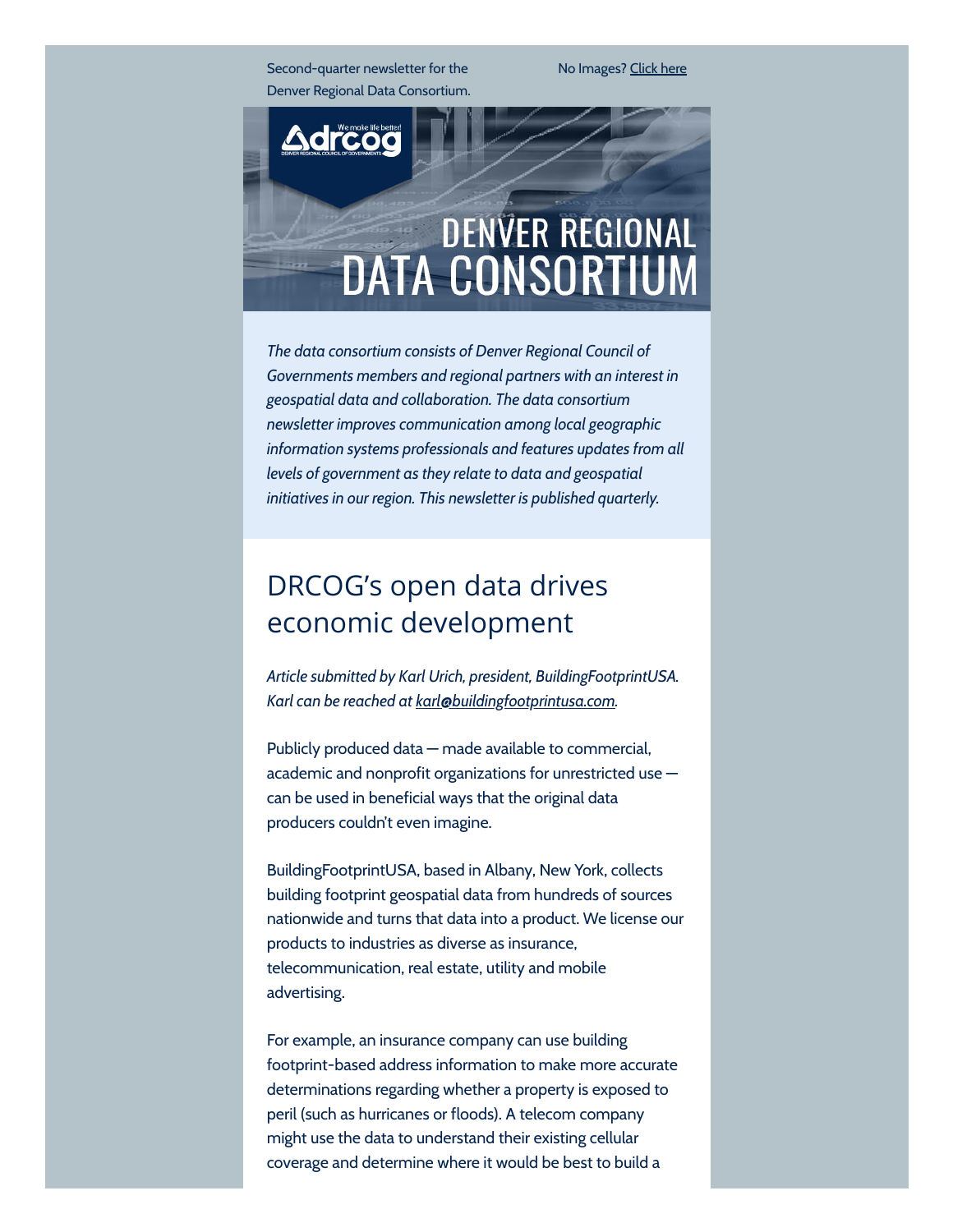cell tower. A solar energy company can quickly identify the best rooftops for installations that meet its build-out criteria.

Open data makes it possible for us to collect the work of many and transform it into a product that supports national and local businesses. As a startup, it would be impossible for us to create such data ourselves. DRCOG data is an essential part of our nationwide product. As entrepreneurs who have become experts at determining the quality of public data, we assert that DRCOG data is in the top 10 percent of all data we have uncovered.

As we aggregate open data into our BuildingFootprintUSA products, DRCOG data is being used in innovative ways that benefit the residents of the region.

Below: A real estate analytics company can use building footprint data and assessor data to visualize properties by use code (color) and valuation (height) in Arapahoe County.



Below: A wireless telecom company placing rooftop infrastructure can visualize the infrastructure viewshed then perform complex radio frequency propagation analysis in downtown Denver.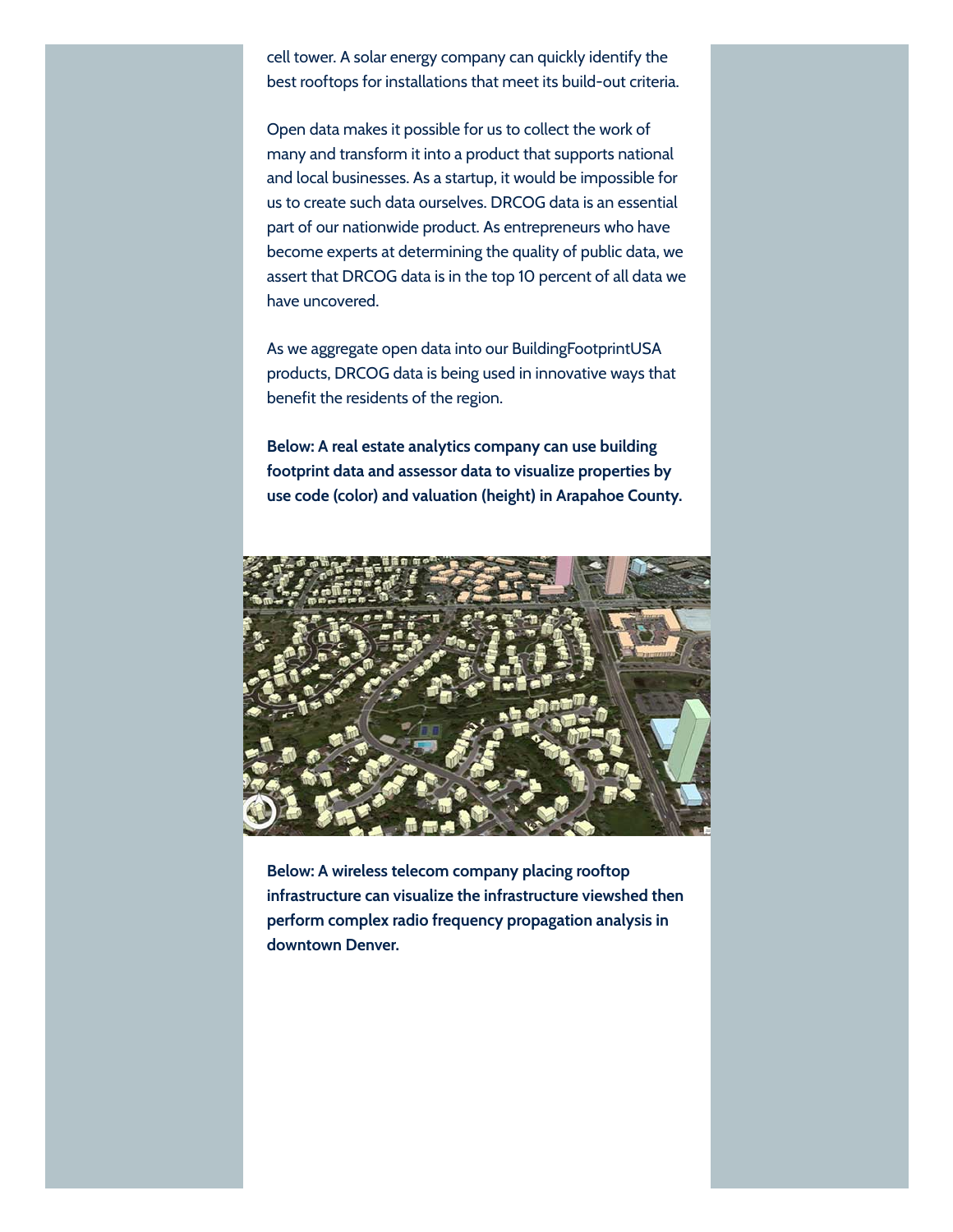

# Planimetric data provides insight into urban clear zones, street trees and road safety

Article submitted by Dr. Wes Marshall and Nicholas Coppola, University of Colorado Denver. Wes can be reached at [wesley.marshall@ucdenver.edu,](mailto:wesley.marshall@ucdenver.edu) and Nick can be reached at [nicholas.coppola@ucdenver.edu](mailto:nicholas.coppola@ucdenver.edu).

Since the 1960s, transportation engineers have followed the practice of establishing clear zones along the roadside area where fixed-object hazards are explicitly minimized. Mounting evidence, however, is beginning to cast doubt on what we think we know about the effect of roadside clear zones on actual safety outcomes. For example, street trees in urban contexts – which provide economic, environmental and livability benefits – are also widely considered to be a road-safety detriment. Using spatial data, we reviewed the association between street tree location and tree canopy coverage of select roadways in Denver relative to crashes across different severity levels.

We collected data for our research from multiple sources, including extracting road corridor and intersection areas identified in **DRCOG's edge of [pavement](http://drcog.createsend1.com/t/d-l-ohullll-l-y/) data set** and crosswalks identified in DRCOG's [sidewalk](http://drcog.createsend1.com/t/d-l-ohullll-l-j/) data set. DRCOG's data saved time and greatly improved the quality of our research.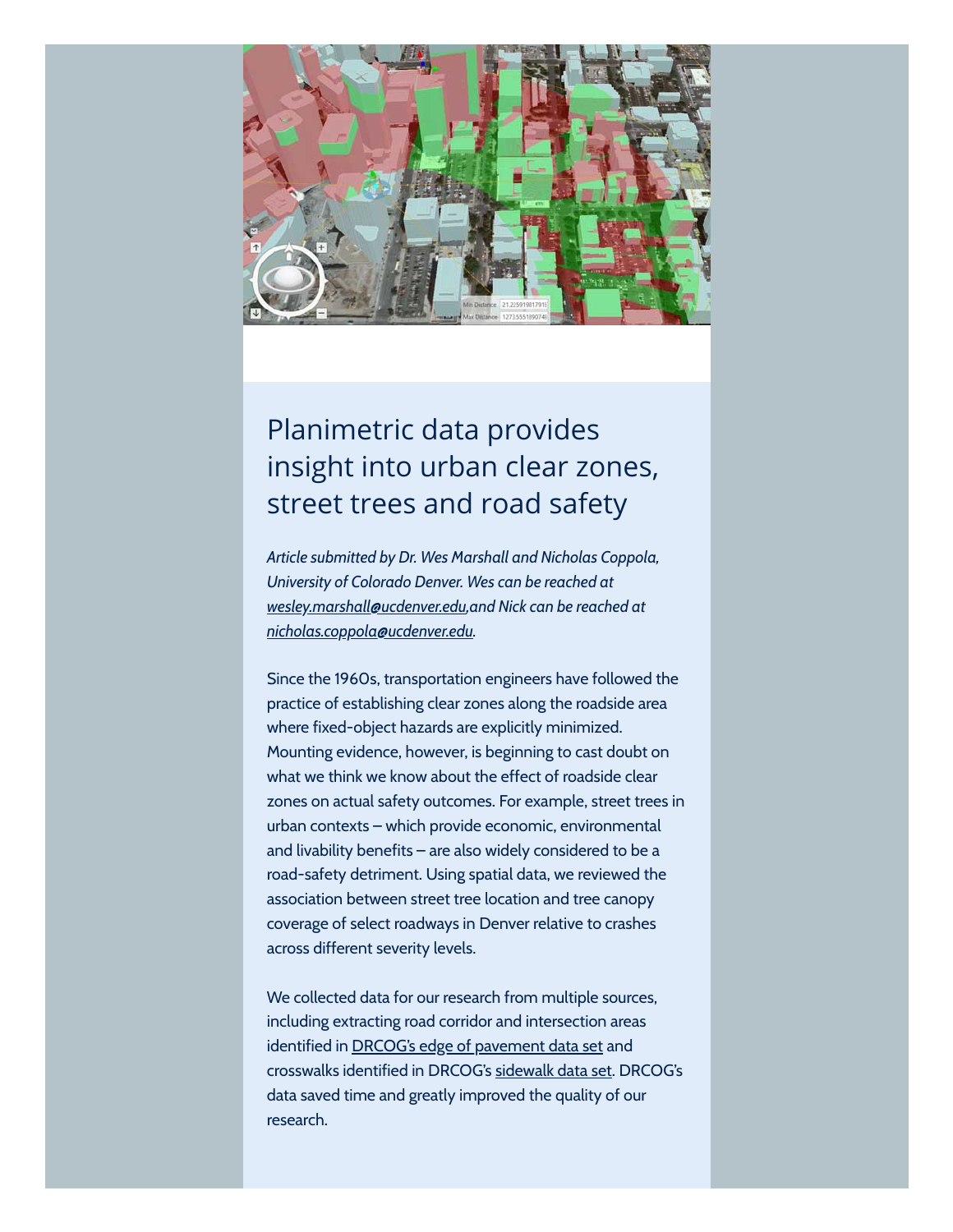Results suggest that the expected road safety benefit of reduced clear zones in urban areas may be overstated. In fact, when controlling for other known factors, street trees and tree canopies that extend over the street are associated with fewer crashes.

When assessing the safety impact of street trees, we encourage planning agencies to be cognizant of context and the potential influence of street design on road user behaviors such as speed.



# Planimetric roofprint data ensures safer and more costeffective floodplain management for your community

Article submitted by Ryan Huffman, geographic information systems/database systems analyst at Arapahoe County. Ryan can be reached at 720-874-6685 or [rhuffman@arapahoegov.com.](mailto:rhuffman@arapahoegov.com)

DRCOG's planimetric building roofprint data is helping Arapahoe County more efficiently increase community floodplain safety and decrease flood insurance costs for its residents. The planimetric data has been a powerful resource for the county's participation in Community Rating System (CRS). CRS is a voluntary program administered by the Federal Emergency Management Agency (FEMA) as part of the National Flood Insurance Program (NFIP). CRS rewards communities for engaging in activities that reduce flood risk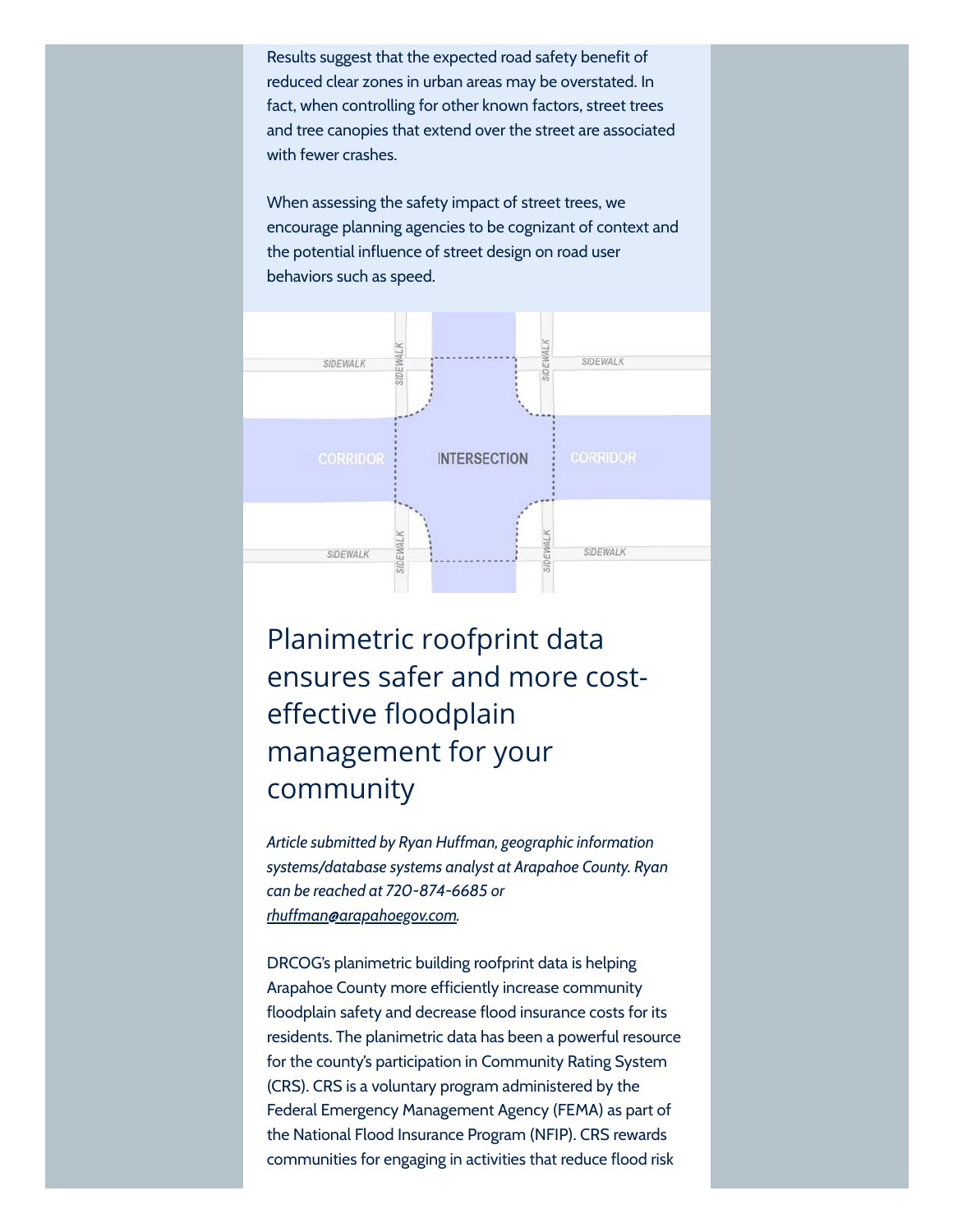with discounts on flood insurance premiums. Each CRS activity earns the community points — the more points, the larger the discount on flood insurance for the community.

Numerous DRCOG member governments already participate in CRS, but might not be aware how DRCOG's planimetric roofprint data can help. Specifically, roofprint data provides a creditable, existing resource in performing spatial analysis on, and reporting of, insurable structures that fall or no longer fall within continuously changing FEMA and other regulated floodplains. CRS requires such activity as part of its initial and annual recertification reporting process.

Before using planimetric roofprint data it would take Arapahoe County and the Southeast Metro Stormwater Authority staff weeks to visually inspect imagery and digitalize new structure roofprints. With the planimetric data resource, the county and authority have been able to reduce staff effort on the project to just a few days.

Arapahoe County appreciates the hard work and collaborative efforts of DRCOG and its participating partners to make planimetric features, especially roofprints, possible. Andy Kuster, GIS manager at Southeast Metro Stormwater Authority and Candida Velasquez, GIS technician at Arapahoe County deserve recognition for their continuing contributions to Arapahoe County's CRS recertification efforts.

| <b>CRS Program Data Table</b>                                                | A. In<br>the<br><b>SFHA</b> | B. In a regu-<br>lated floodplain<br>outside the<br><b>SFHA</b> |
|------------------------------------------------------------------------------|-----------------------------|-----------------------------------------------------------------|
| 1. Last report's number of buildings in the SFHA (bSF) (line 6, last report) |                             |                                                                 |
| 2. Number of new buildings constructed since last report                     |                             |                                                                 |
| 3. Number of buildings removed/demolished since last report                  |                             |                                                                 |
| 4. Number of buildings affected by map revisions since last report (+ or -)  |                             |                                                                 |
| 5. Number of buildings affected by corporate limits changes (+ or -)         |                             |                                                                 |
| 6. Current total number of buildings in the SFHA (bSF) (total lines 1-5)     |                             |                                                                 |

#### COMMUNITY RATING SYSTEM ANNUAL RECERTIFICATION

# Join the 2018 planimetric data project

Article submitted by Ashley Summers, GISP, PMP, information systems manager at DRCOG. Ashley can be reached at 303 480-6746 or [asummers@drcog.org](mailto:asummers@drcog.org).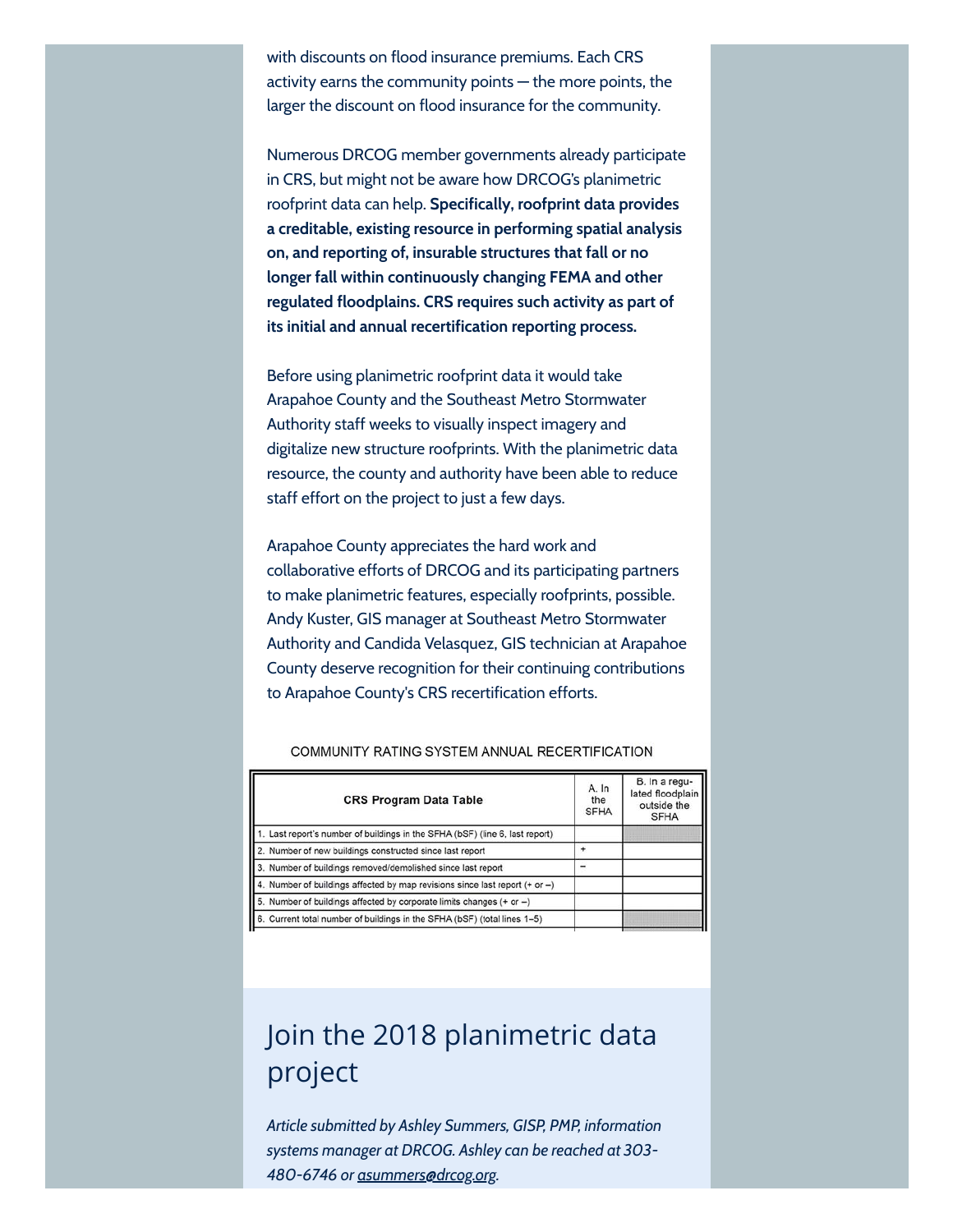The region's 2018 Denver Regional Aerial [Photography](http://drcog.createsend1.com/t/d-l-ohullll-l-t/) Project is off to a great start. All spring flights in the Front Range have already been completed. Final, orthorectified imagery will be delivered in December, at which point a planimetric update project can begin. To help all potential partners budget accurately and have time to consider their needs and wants, DRCOG is starting to plan now.

DRCOG is already engaging with existing planimetric project partners to get a better understanding of requirements for the upcoming project. We have a rough estimate of costs and are ready to provide quotes to interested entities.

If you are not an existing planimetric project partner but you want to be involved in our upcoming project, please reach out to me at [asummers@drcog.org](mailto:asummers@drcog.org). By participating, you can influence how the project is conducted, the features to be collected and how they are captured and attributed. In addition to being able to tailor the project to your needs, your participation helps the wider GIS community in our region. Our strong partnerships allow us to leverage our modest budgets into quality data sets that power our distinct business needs. Please join us in this [significant](http://drcog.createsend1.com/t/d-l-ohullll-l-i/) regional effort.

Download 2014 and 2016 building roofprints, edge of pavement, parking lots, sidewalk centerlines and more for free from our [Regional](http://drcog.createsend1.com/t/d-l-ohullll-l-h/) Data Catalog.

## More cities and counties provide open data

Article submitted by Ashley Summers, GISP, PMP, information systems manager at DRCOG. Ashley can be reached at 303 480-6746 or [asummers@drcog.org](mailto:asummers@drcog.org).

For many years, DRCOG has compiled local data sets into regional data sets in support of analysis, modeling and measurement. DRCOG's processes have addressed not only the complexity of standardizing disparate content, but also the data-sharing restrictions imposed by each local source. In response, DRCOG built the Data Portal in 2014, an application that collects data-sharing restriction information with each submitted layer. The application helped DRCOG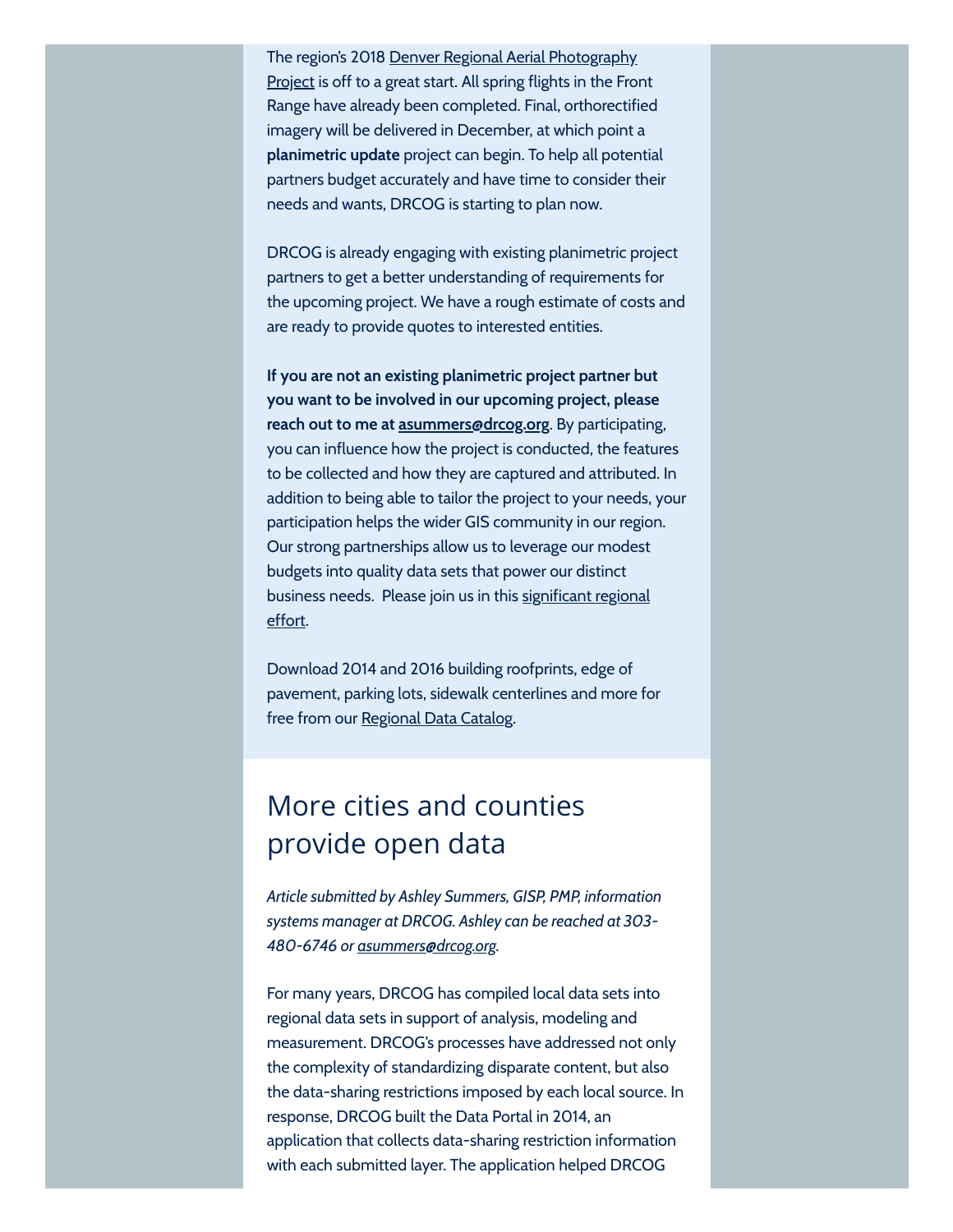understand how to protect data according to our member governments' wishes.

This year, DRCOG staff noticed a decline in use of the Data Portal. This is great news! The reason for the decline, at least in part, is because more local governments are sharing their data on their websites for free public download. The increase in local open data sites has been astounding, going from just a handful last year to 20 sites this year.

DRCOG applauds these efforts for their positive effect on our communities by equipping residents, neighbors and partner agencies with data and information.

To peruse local data, check out these open data sites:

Adams [County](http://drcog.createsend1.com/t/d-l-ohullll-l-k/) [Arapahoe](http://drcog.createsend1.com/t/d-l-ohullll-l-u/) County [Arvada](http://drcog.createsend1.com/t/d-l-ohullll-l-o/) **[Aurora](http://drcog.createsend1.com/t/d-l-ohullll-l-m/)** City of [Boulder](http://drcog.createsend1.com/t/d-l-ohullll-l-c/) [Boulder](http://drcog.createsend1.com/t/d-l-ohullll-l-q/) County **[Brighton](http://drcog.createsend1.com/t/d-l-ohullll-l-a/) [Broomfield](http://drcog.createsend1.com/t/d-l-ohullll-l-z/)** [Castle](http://drcog.createsend1.com/t/d-l-ohullll-l-v/) Rock **[Centennial](http://drcog.createsend1.com/t/d-l-ohullll-l-e/)** 

[Commerce](http://drcog.createsend1.com/t/d-l-ohullll-l-s/) City Just launched! **[Denver](http://drcog.createsend1.com/t/d-l-ohullll-l-g/) [Douglas](http://drcog.createsend1.com/t/d-l-ohullll-l-w/) County** [Erie](http://drcog.createsend1.com/t/d-l-ohullll-l-yd/) **Gilpin [County](http://drcog.createsend1.com/t/d-l-ohullll-l-yh/)** [Greenwood](http://drcog.createsend1.com/t/d-l-ohullll-l-yk/) Village [Jefferson](http://drcog.createsend1.com/t/d-l-ohullll-l-yu/) County [Lone](http://drcog.createsend1.com/t/d-l-ohullll-l-jl/) Tree Weld [County](http://drcog.createsend1.com/t/d-l-ohullll-l-jr/) **[Westminster](http://drcog.createsend1.com/t/d-l-ohullll-l-jy/)** 

For regional data sets, visit [DRCOG's](http://drcog.createsend1.com/t/d-l-ohullll-l-jj/) Regional Data Catalog.

## Regional Data Catalog includes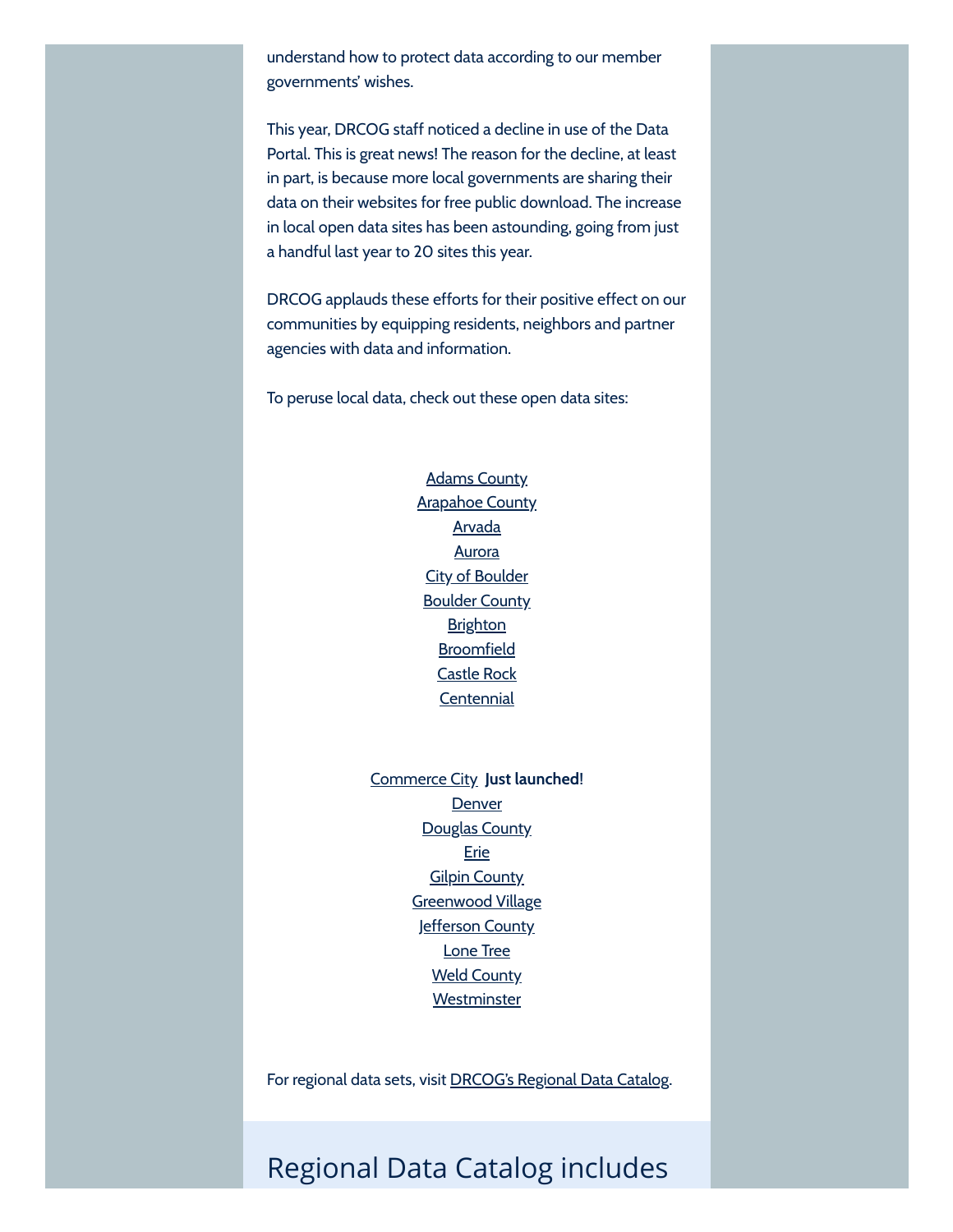## housing aggregates

Article submitted by Dorothy Friday, GIS specialist at DRCOG. Dorothy can be reached at 303-480-6797 or dfriday@drcog.org.

Planning applications at DRCOG use a geospatial inventory of individual housing unit locations to model current and future development and travel patterns. High-quality housing data improves regional models and contributes to an indepth understanding of regional growth and behavior. It helps economists and planners predict housing availability, measure open space and improve transportation infrastructure.

Individual housing unit counts are derived from DRCOG's annual collection of county parcels, municipality land use layers, address points and planimetric building data. DRCOG supplements local data with data from InfoGroup, CoStar and University of Colorado Denver. The Area Agency on Aging also provides information on the location and unit count of assisted living facilities in the region.

The data is point-level for internal use. DRCOG now provides aggregations of the internal housing data set by city and county.

DRCOG has maintained the regional housing data set since 2014. The accuracy of housing aggregations varies by location and year. Over time, aggregations of point-level housing data are influenced by factors such as changes in municipal boundaries, changes in available source data and on-theground construction. For example, DRCOG planimetric data was not incorporated into the housing data set until the 2016 modeling year, and it revealed several hundred missed housing units in some smaller towns.

Despite inevitable imperfections, the DRCOG housing data set aligns well with other authoritative sources (like the U.S. Census Bureau) and provides valuable insight for research.

Download data from the [Regional](http://drcog.createsend1.com/t/d-l-ohullll-l-jt/) Data Catalog.

## DRDC workshop survey results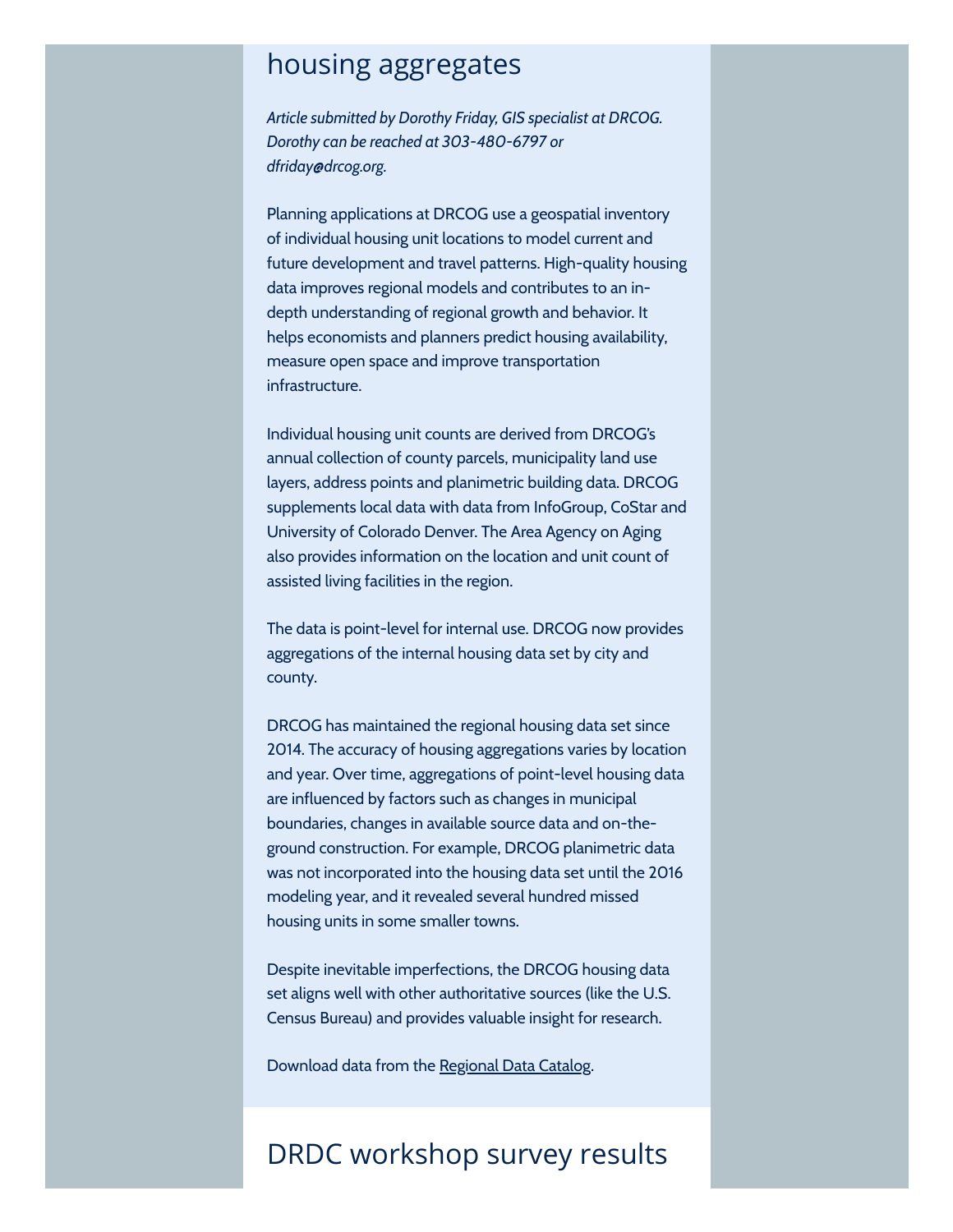Article submitted by Ashley Summers, GISP, PMP, information systems manager at DRCOG. Ashley can be reached at 303- 480-6746 or asummers@drcog.org.

In the January newsletter, DRCOG invited data consortium members to provide feedback on the topics and technologies that DRCOG should consider featuring during a technical workshop. In a survey last summer, members indicated that workshops would be a beneficial addition to the consortium's current offerings, which include quarterly newsletters and meetings.

Response the workshop survey was low, with only six people providing feedback. Respondents ranked processing data with open source tools, web-mapping, ArcGIS Pro, QGIS and Python among their top choices for a technical workshop.

Esri hosted a training session on ArcGIS Pro for attendees of our spring DRDC meeting. Watch the [webinar](http://drcog.createsend1.com/t/d-l-ohullll-l-ji/). Please also see the latest ArcGIS Pro [Training Guide.](http://drcog.createsend1.com/t/d-l-ohullll-l-jd/)

## FYI: DRCOG is moving!

In June, DRCOG will move from 1290 Broadway to 1001 17th Street. Please pay close attention to upcoming meeting invites so you join us at the correct location.

The new offices are a short walk from Union Station. We'll also be closer to popular happy hour spots — an opportunity on which we will capitalize after our summer DRDC meeting. Watch your email for more information.

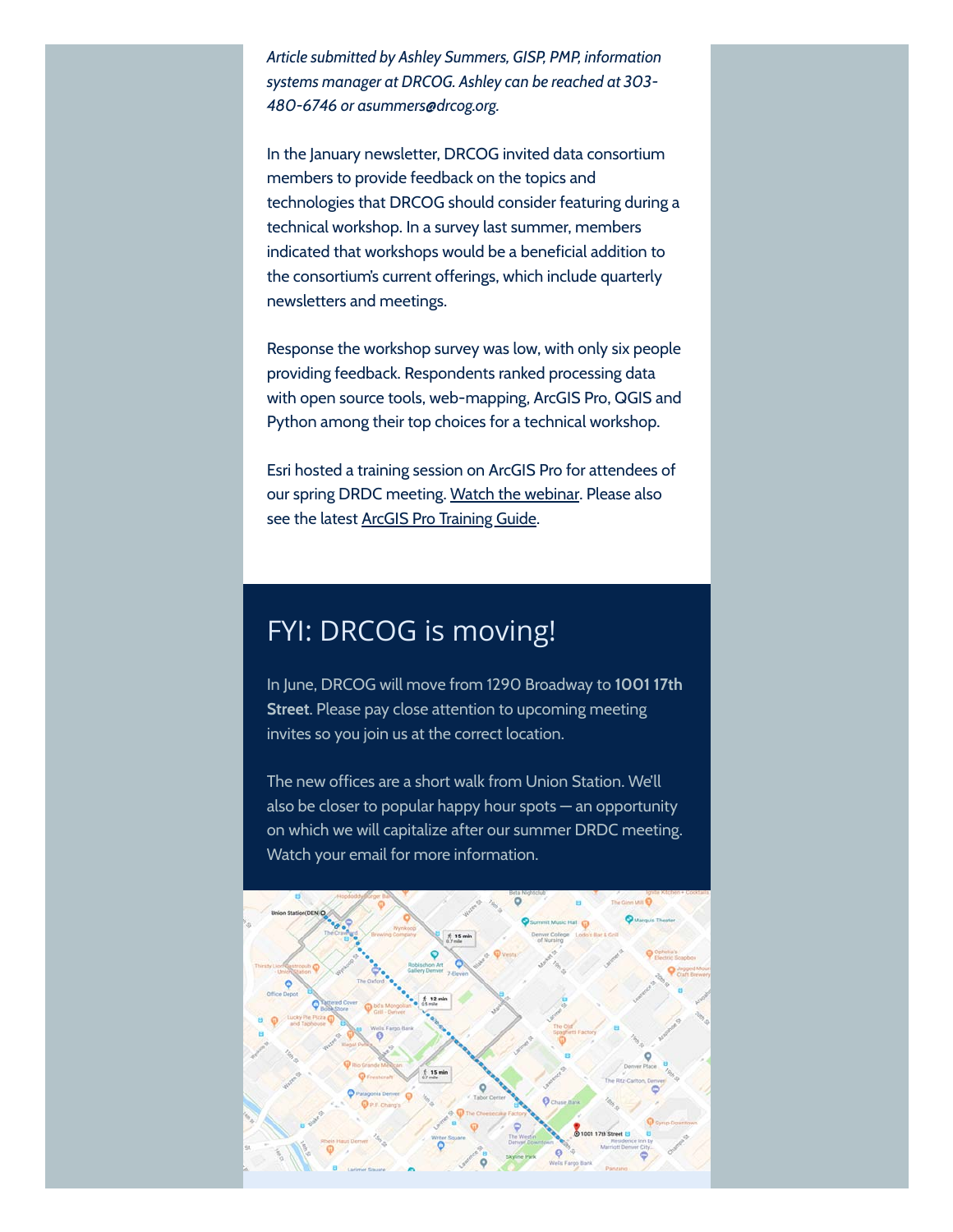#### Pop quiz

The [Regional](http://drcog.createsend1.com/t/d-l-ohullll-l-jh/) Traffic Counts map provides all-day, total traffic volume data for the period of:

a) 2011-2016 b) 2010-2016 c) 2009-2016 d) 2008-2016

**Respond to [Christine](mailto:cconnally@drcog.org) Connally with your answer. The first to** get it right earns a free beer (or beverage of your choice) at our next happy hour event following the summer DRDC meeting.

## Engage with us

- The new version of our Regional Data Catalog launched in January. We invite you to visit the site and give us some feedback in this brief [survey](http://drcog.createsend1.com/t/d-l-ohullll-l-jk/)
- This quarterly newsletter reaches more than 300 people, has a higher-than-average open rate and is written by professionals like you. It's the perfect place to show off your projects, highlight your great work and contribute ideas to the GIS community in the Denver region. Newsletter release dates are Jan. 15, April 15, July 15 and Oct. 15 (or the next business day afterward). Please contact Ashley Summers at 303-480-6746 or [asummers@drcog.org](mailto:asummers@drcog.org) to contribute.
- Did you miss a newsletter or a meeting? Visit our [website](http://drcog.createsend1.com/t/d-l-ohullll-l-ju/) for past newsletter issues and DRDC meeting materials.

For more information on any of the topics mentioned in this newsletter or if you have an idea for an article, please contact Ashley Summers, DRCOG information systems manager, at 303-480-6746 or [asummers@drcog.org.](mailto:asummers@drcog.org)

Disclaimer: The information provided in this newsletter is compiled from multiple sources and is intended for informational purposes only. DRCOG assumes no responsibility or legal liability for the accuracy, completeness or usefulness of any information in this newsletter.